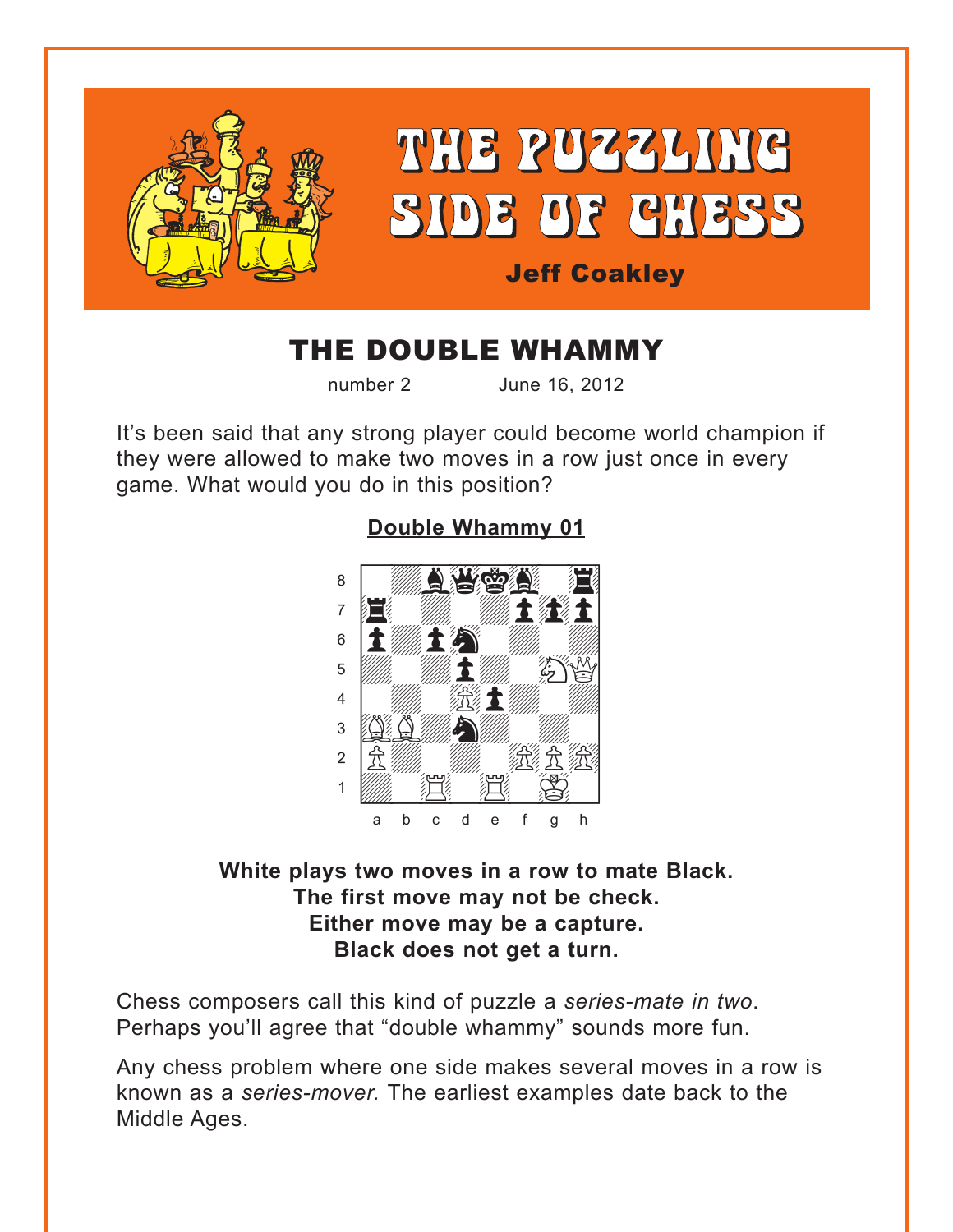<span id="page-1-0"></span>Series-movers typically have unusual rules. Only a very small percentage are series-mates, where the goal is for White to checkmate Black.



Here are three notes about double whammies.

- a) White may not place their own king in check on the first move, even if they get out of check with the second move.
- b) It is permissible to move the same piece on both moves.
- c) Another way to pose the puzzle is "find a move that threatens mate in one."

## **[Double Whammy 02](#page-4-0)**



White plays two moves in a row to mate Black. The first move may not be check. Black does not get a turn.

Like many chess puzzles, double whammies help to develop a player's vision of the board and recognition of mating patterns.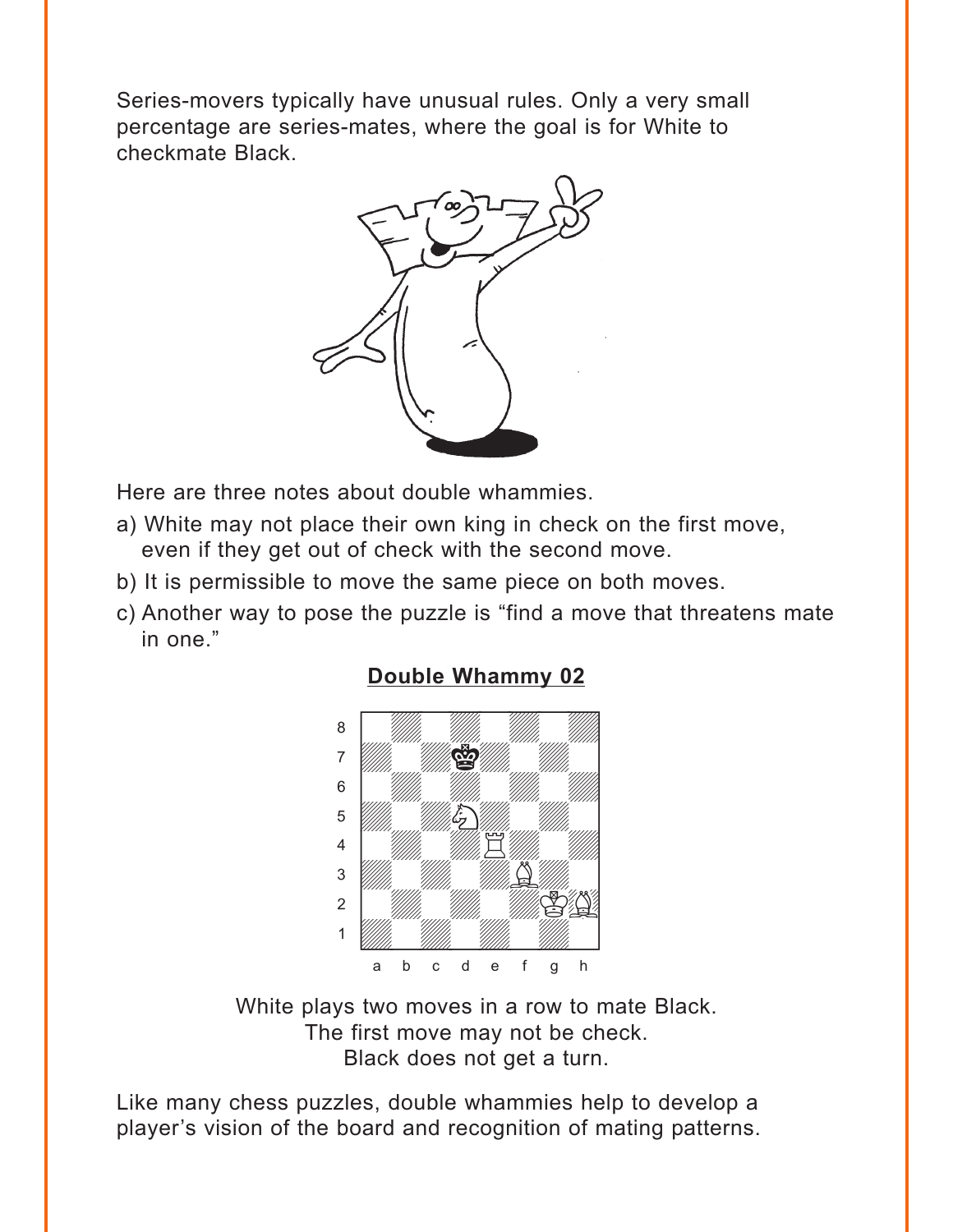<span id="page-2-0"></span>They are also good training for *Marseillais Chess,* a chess variant where each player gets two moves on every turn. It was invented in Marseilles, France in 1925 and became quite popular over the next decade. World champion Alexander Alekhine is known to have played.

The normal laws of chess are followed with these modifications:

- a) Each player makes two moves on every turn, except for the restrictions in rules c and d.
- b) If a player is in check, they must get out of check with their first move.
- c) If a player gives check with their first move, they do not get a second move on that turn.
- d) On the first turn of the game, White only gets one move. [This rule was introduced in 1963 to "balance the game". 1.e4/Nf3 was considered a winning advantage.]



#### **[Double Whammy 03](#page-4-0)**

White plays two moves in a row to mate Black. The first move may not be check. Black does not get a turn.

As a special bonus in this column, to challenge the master solvers, here is an encore puzzle. It's a classic series-mate in four. I won't call it a "quadruple whammy", but I'm sure someone else will!?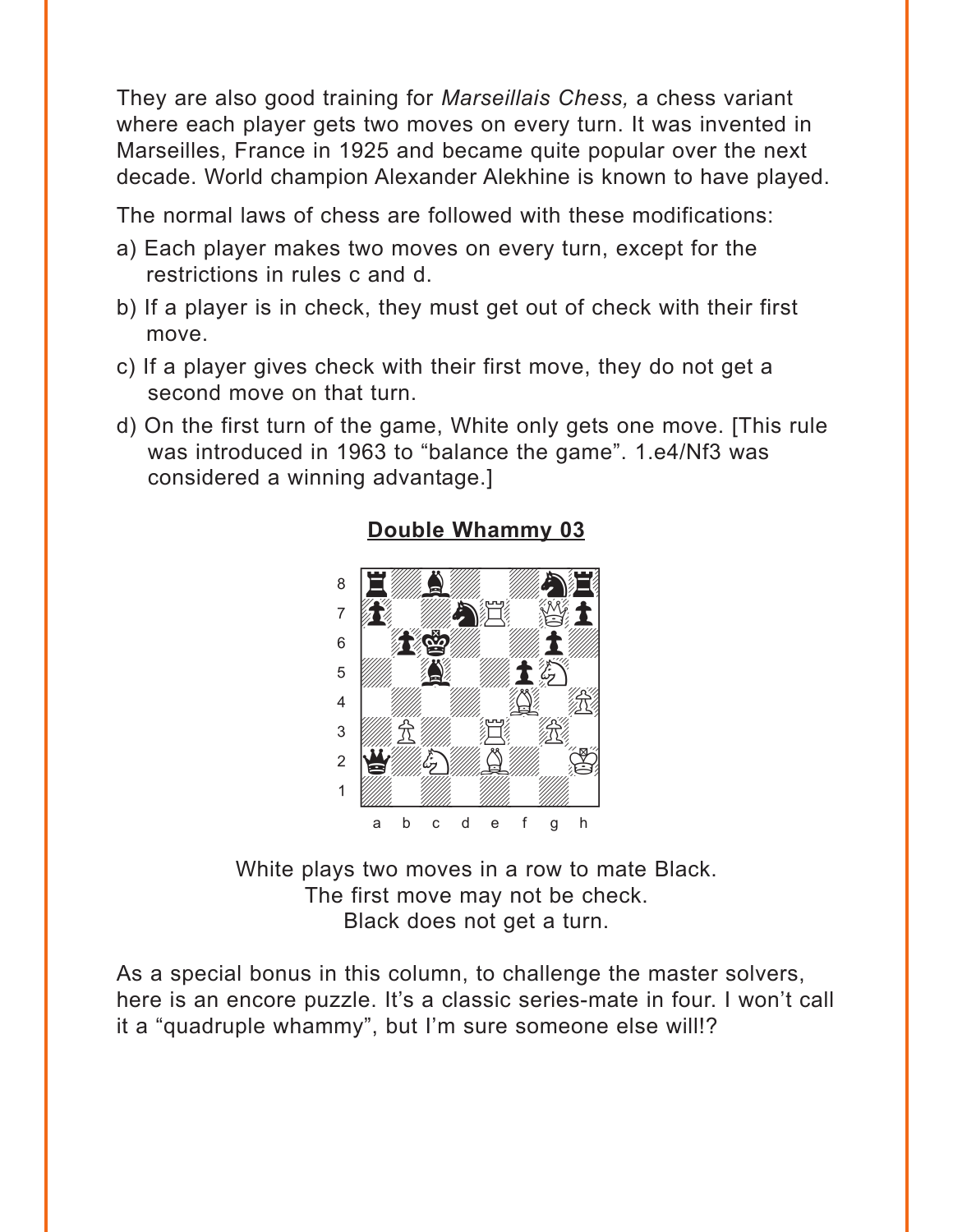<span id="page-3-0"></span>**[Series-mate in 4](#page-5-0)** Erich Bartel 1979  $\frac{L}{L}$  which bands for  $\circ$ 



White plays four moves in a row to mate Black. The first three moves may not be check. Black does not get a turn.

## **SOLUTIONS**

Double whammies by J. Coakley. Problems 1 and 3 are from *Winning Chess Puzzles For Kids Volume 2* (2010). Problem 2 is a *ChessCafe.com* original (2012).

*PDF hyperlinks*. You can advance to the solution of any puzzle by clicking on the underlined title above the diagram. To return to the puzzle, click on the title above the solution diagram.



## **[Double Whammy 01](#page-0-0)**

2. Nf6#

Did you notice the black rook on a7?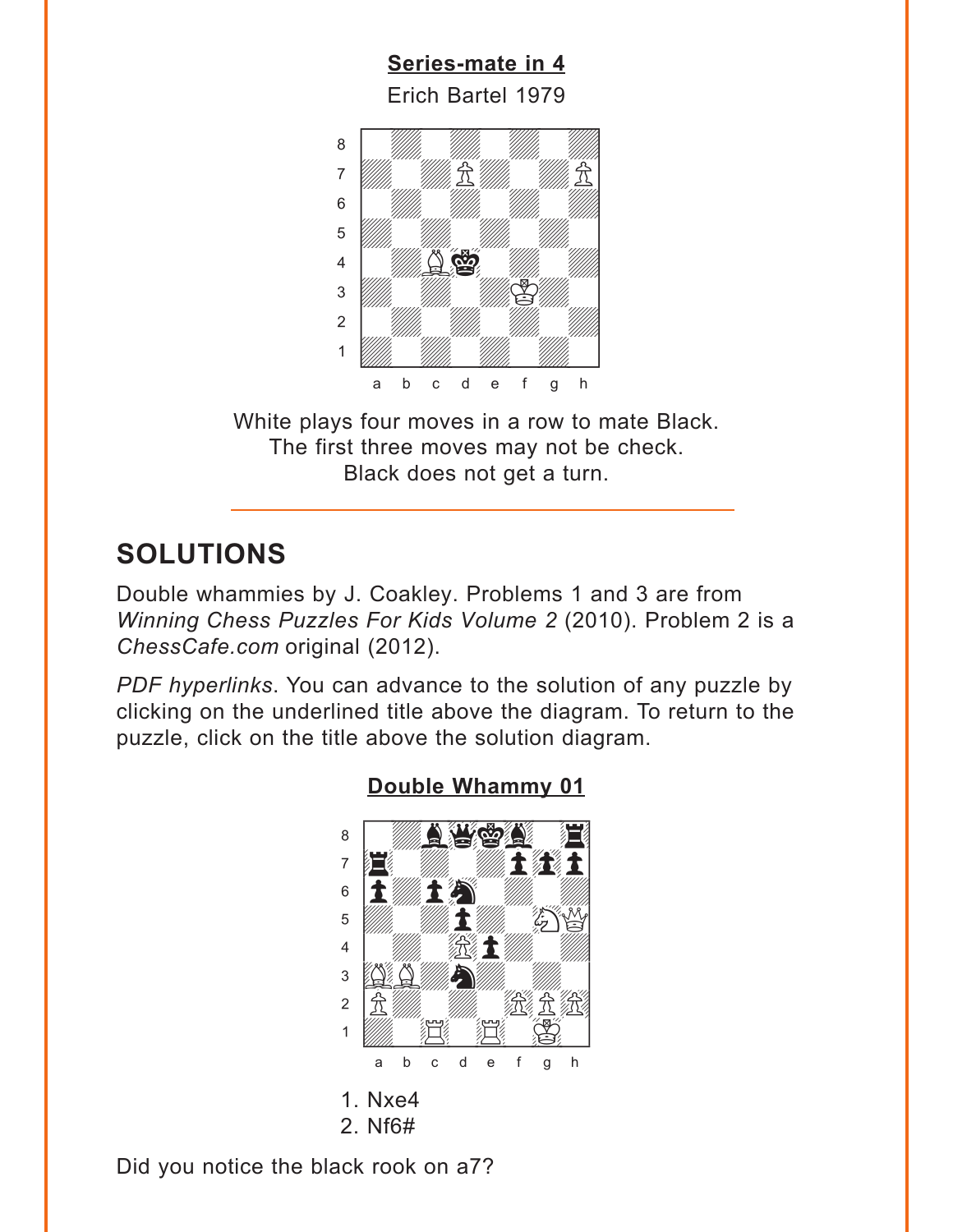#### **[Double Whammy 02](#page-1-0)**

<span id="page-4-0"></span>

- 1. Re8
- 2. Nf6#

Wham, bam, thank you, Sam!

**[Double Whammy 03](#page-2-0)**



1. Qa1 2. Qh1#

Long queen moves are often difficult to spot.